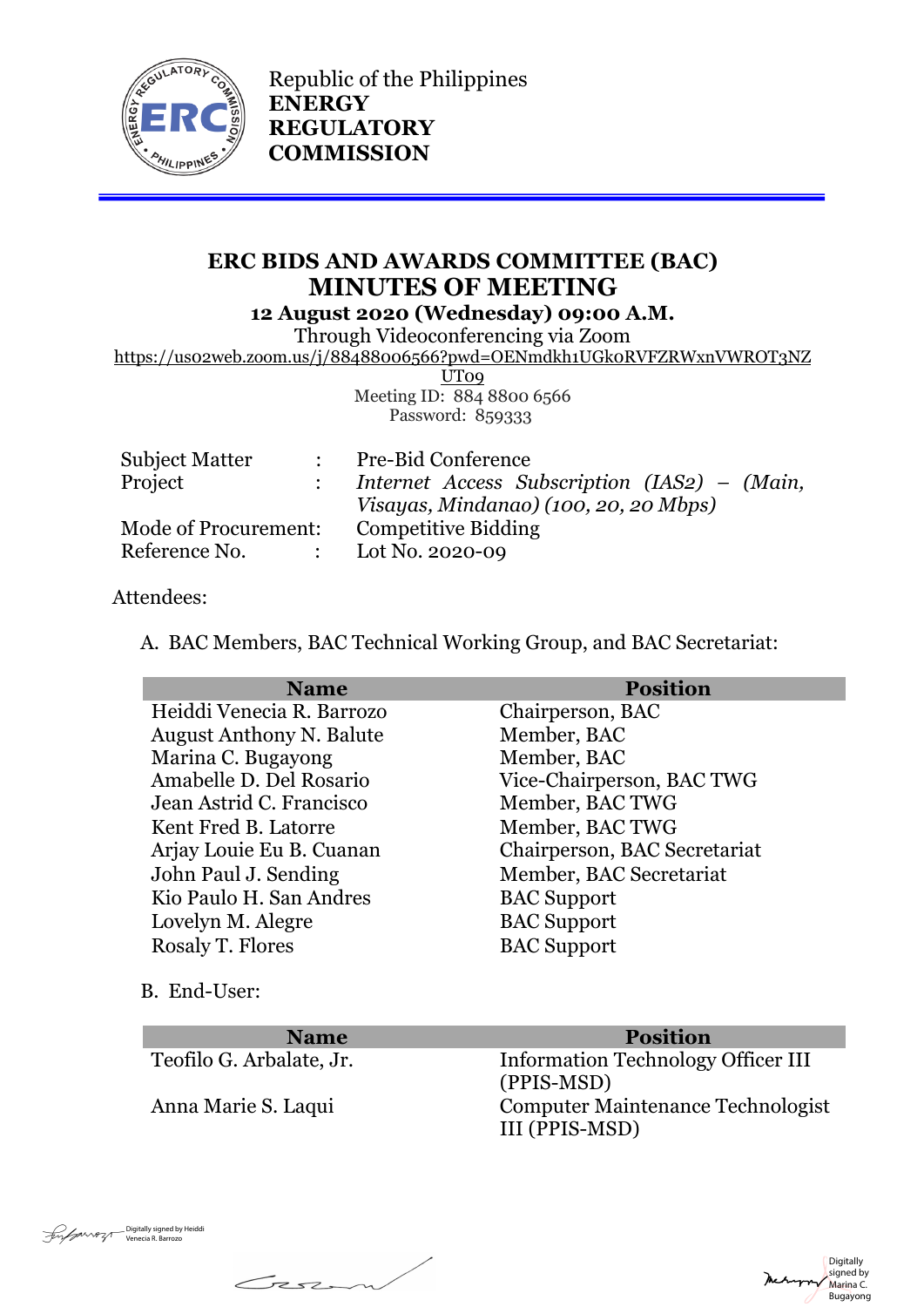C. Prospective Bidders:

| <b>Name</b>                | <b>Company</b>                |
|----------------------------|-------------------------------|
| Vangie Aquino              | <b>Converge ICT Solutions</b> |
| Jeanen C. Sotto            | Converge ICT Solutions        |
| Princess Josefa N. Marcelo | Converge ICT Solutions        |

#### **I. Call to Order**

The Pre-Bid Conference for the Procurement of Internet Access Subscription (IAS2) - (Main, Visayas, Mindanao) (100, 20, 20 Mbps) with an Approved Budget of the Contract (ABC) of One Million Three Hundred Thirty-Three Thousand Three Hundred Thirty-three Pesos and 33/100 (PhP1,333,333.33) was called to order at seven minutes past nine o'clock in the morning (09:07 A.M.) through videoconferencing via Zoom, with BAC Chairperson Heiddi Venecia R. Barrozo as the presiding officer.

#### **II. Determination of Quorum**

The BAC Secretariat Chairperson Arjay Louie Eu B. Cuanan confirmed the presence of a quorum with the attendance of BAC Chairperson Barrozo and Atty. Marina C. Bugayong, Dr. August Anthony N. Balute and Atty. Jose Romulo L. Castro. After having established the required quorum, BAC Secretariat Chairperson Cuanan likewise acknowledged the presence of the BAC Secretariat, Technical Working Group (TWG), representatives from the enduser and the representatives from the prospective bidders. Invitations to observe the Pre-Bid Conference were sent to Bishops-Businessmen's Conference for Human Development (BBC), Commission on Audit (COA), Philippine Chamber of Commerce and Industry (PCCI), Philippine Institute of Certified Public Accountants (PICPA); and Transparency Accountability Network (TAN). However, none of the invited observers attended the pre-bid conference despite such notice.

### **III. Presentation of the Requirements of the Project**

 BAC Chairperson Barrozo manifested the availability of the Philippine Bidding Documents (PBD) of the subject project online. She then presented the salient features of the Technical Specification and the timeline, to wit:

**Minutes of Meeting: Pre-Bid Conference for the Procurement of Internet Access Subscription (IAS 2) – (Main, Visayas, Mindanao) (100,20,20 Mbps)** <sup>2</sup>

.

Tese

**Digitally** signed by Marina C. Bugayong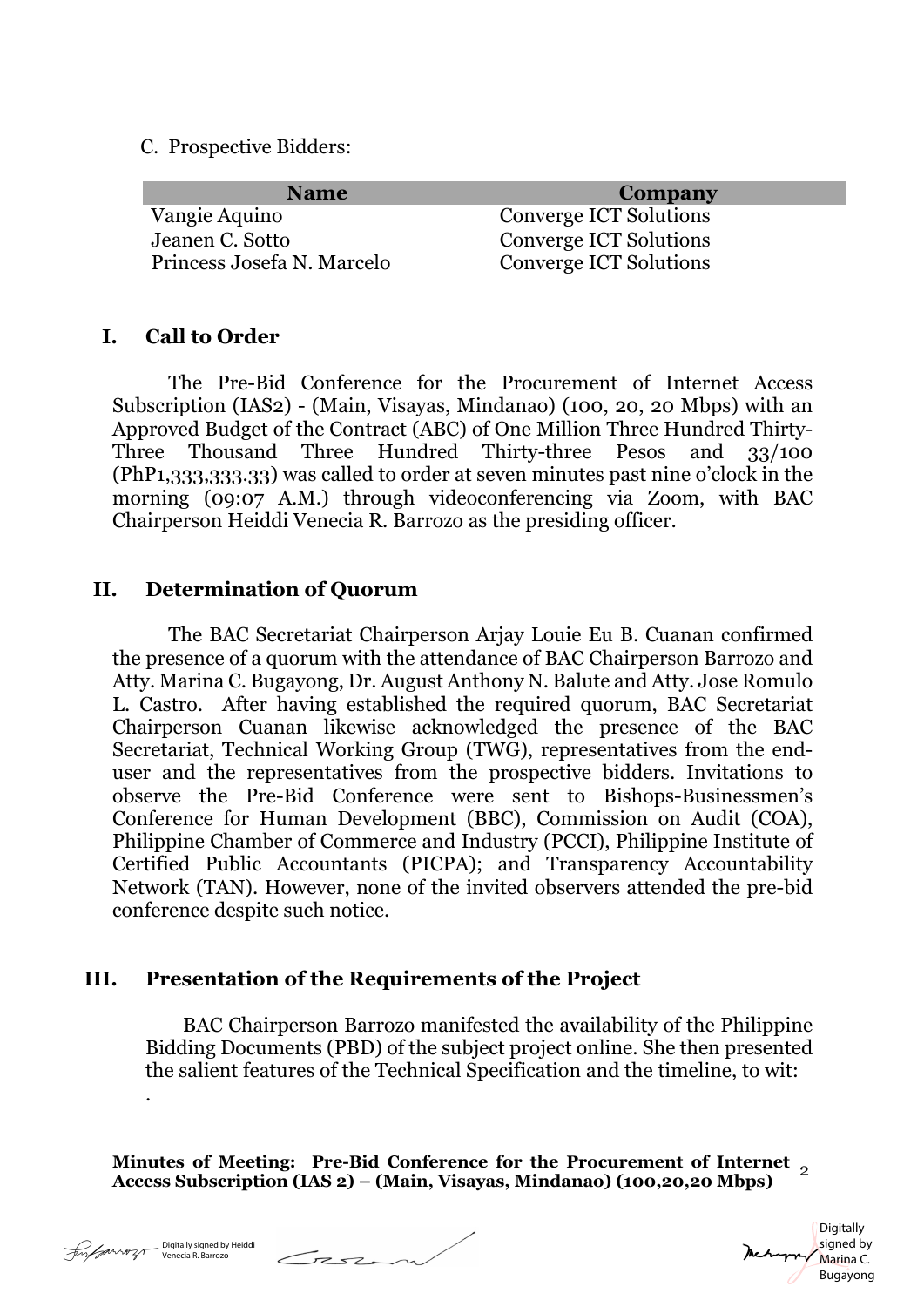- One (1) Lot 4 Months Internet Access Service Subscription (01 September 2020 to 31 December 2020);
	- 1. 100 mbps Internet Access Service for the ERC Main Office
		- a. On-Line MRTG access
		- b. NTU/Modem
		- c. 16 Class C IP Addresses
		- d. Maintenance of 1 Secondary DNS
		- e. One time set up of Primary and Secondary DNS
		- f. 24x7 support and helpdesk (Windows Platform Support)
		- g. Quarterly Bertest (Leased Line)
		- h. Technical Support operating 24x7 availability
	- 2. 20 mbps Internet Access Service for the VAOD Office Cebu
		- a. On-Line MRTG access
		- b. NTU/Modem
		- c. /29 IP Block (61Ps)
		- d. Maintenance of 1 Secondary DNS
		- e. One time set up of Primary and Secondary DNS
		- f. 24x7 support and helpdesk (Windows Platform Support)
		- g. Technical Support operating 24x7 availability
	- 3. 20 mbps Internet Access Service for the MAOD Office Davao
		- a. On-Line MRTG access
		- b. NTU/Modem
		- c. /29 IP Block (61Ps)
		- d. Maintenance of 1 Secondary DNS
		- e. One time set up of Primary and Secondary DNS
		- f. 24x7 support and helpdesk (Windows Platform Support)
		- g. Technical Support operating 24x7 availability
- Internet Service Providers (ISPs) other than the ERC's existing and current ISP for the purpose of redundancy connection/failover

### **IV. Timelines**

• Deadline of Submission and receipt of bids is on 27 August 2020 (Thursday) at thirty minutes past eight o'clock in the morning (8:30 A.M.);

**Minutes of Meeting: Pre-Bid Conference for the Procurement of Internet Access Subscription (IAS 2) – (Main, Visayas, Mindanao) (100,20,20 Mbps)** <sup>3</sup>

Heiddi Venecia R.

Digitally signed by Barrozo



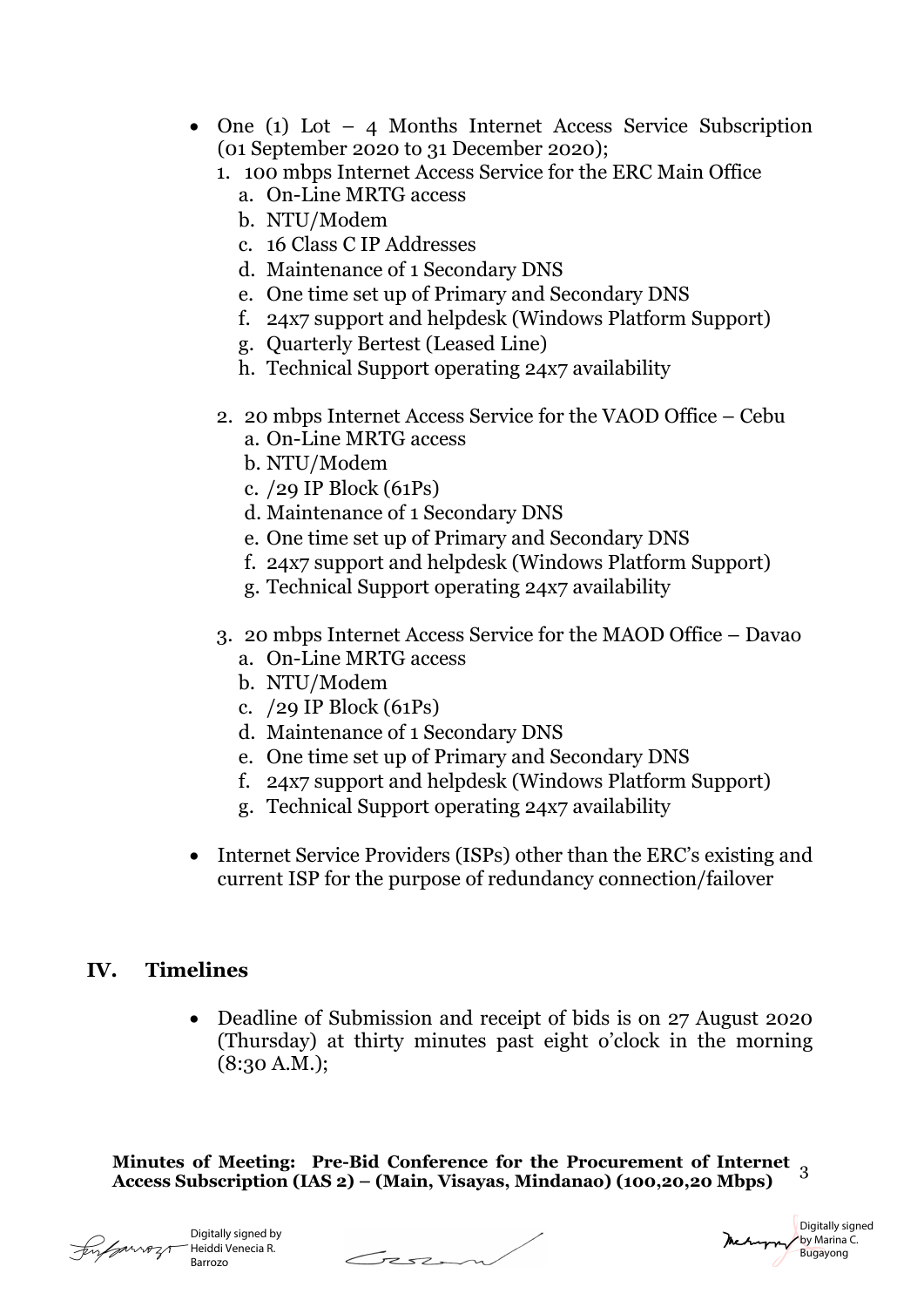- The Bid Opening is scheduled on 27 August 2020 (Thursday) at nine o'clock in the morning (9:00 A.M.);
- Bid Evaluation is scheduled on 27 August 2020 (Thursday) at ten o'clock in the morning (10:00 A.M.)
- The Approval of Resolution/Issuance of Notice of Award is on 01 September 2020 (Tuesday);
- The Contract Preparation and Signing is on 03 September 2020 (Thursday);
- The Approval of Contract by the Head of Procuring Entity is on 08 September 2020 (Tuesday);
- The Issuance of Notice to Proceed is on 09 September 2020 (Wednesday).

# **V. Question and Answer**

- 1. **Ms. Jeanen C. Sotto** from Converge ICT Solutions (Converge) asked for the specific addresses of the ERC Davao and Cebu offices
	- The BAC clarified that for ERC VAOD, it is situated at St. Mary's Drive, Banilad, Cebu City while ERC MAOD is situated at Mezzanine Floor, Mintrade Building, Monteverde Avenue corner Sales Street, Davao City.
- 2. **Ms. Vangie Aquino** also from Converge inquired as to the existing/current internet service provider (ISP) of the ERC. She further asked whether the ERC already has an existing secondary provider. Lastly, she requested if it is possible to extend the delivery period from fifteen (15) days to forty-five (45) days for VAOD and MAOD Offices considering that Converge, although starting to rollout its operation nationwide, still needs to tap another 3rd party in Visayas and Mindanao.
	- Mr. Teofilo R. Arbalate of PPIS answered that the primary ISP of the ERC is Philippine Long Distance Telephone Company (PLDT).

**Minutes of Meeting: Pre-Bid Conference for the Procurement of Internet Access Subscription (IAS 2) – (Main, Visayas, Mindanao) (100,20,20 Mbps)** <sup>4</sup>

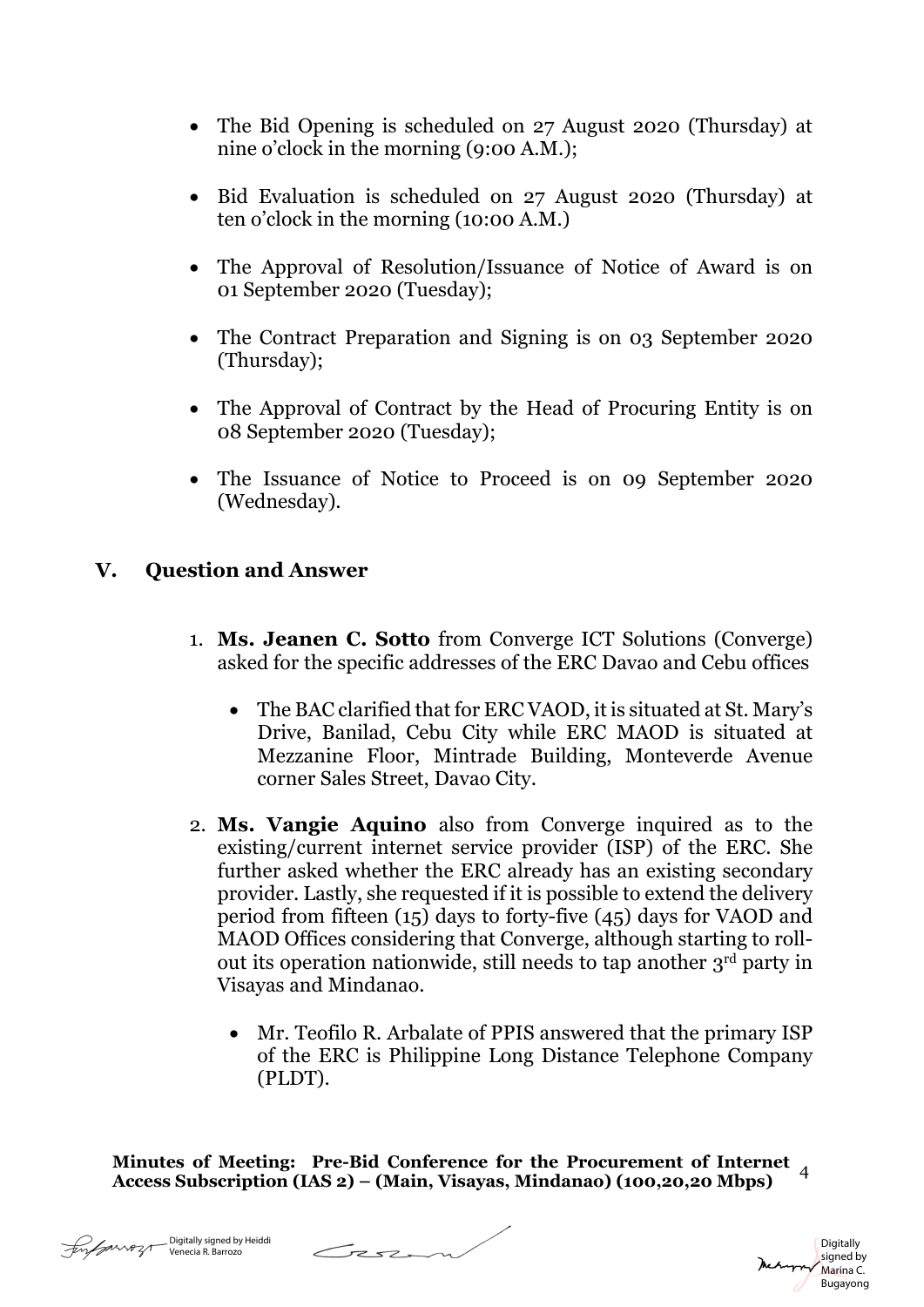- The BAC answered that there is no existing secondary provider since it is a new project.
- With respect to the extension of the delivery period, the BAC advised the prospective bidders that the matter shall be discussed in an executive session and such extension, if any, will be reflected in a Supplemental Bid Bulletin which will be posted in the PhilGEPS and ERC websites.

**Ms. AQUINO** also asked if the ERC will conduct a similar bidding for a contract which will cover a one (1) year period – for the year 2021.

- The BAC Chairperson answered that the ERC BAC may conduct early procurement activities for the year 2021 which may include the IAS2. She also reiterated that the current procurement is only for the remainder of 2020. In view of the cash-based budget system currently being implemented by the government, the contract cannot go beyond December 31, 2020.
- 3. The End-User Arbalate clarified from **MS. Aquino** if the source of the connection, as well as the international gateway, are tied up with existing providers such as Globe or PLDT.
	- Ms. Aquino answered in the negative and assured that Converge has its own fiber network. She emphasized that Converge is a Tier one (1) provider, which means that Converge does not go through existing connections or lines from other companies.
- 4. The BAC Chairperson asked Ms. Aquino who they are considering as providers for the Visayas and Mindanao offices since the latter disclosed that Converge has no existing facilities in the area.
	- Ms. Aquino answered that they are considering all providers in the area not just Globe, Smart, or PLDT.

# **VI. Other Matters**

The BAC Secretariat Chairperson informed the Prospective Bidders that they can contact the BAC Secretariat through their official e-mail address and contact number for further concerns and clarifications.

**Minutes of Meeting: Pre-Bid Conference for the Procurement of Internet Access Subscription (IAS 2) – (Main, Visayas, Mindanao) (100,20,20 Mbps)** <sup>5</sup>



Digitally signed by Heiddi Venecia R. Barrozo